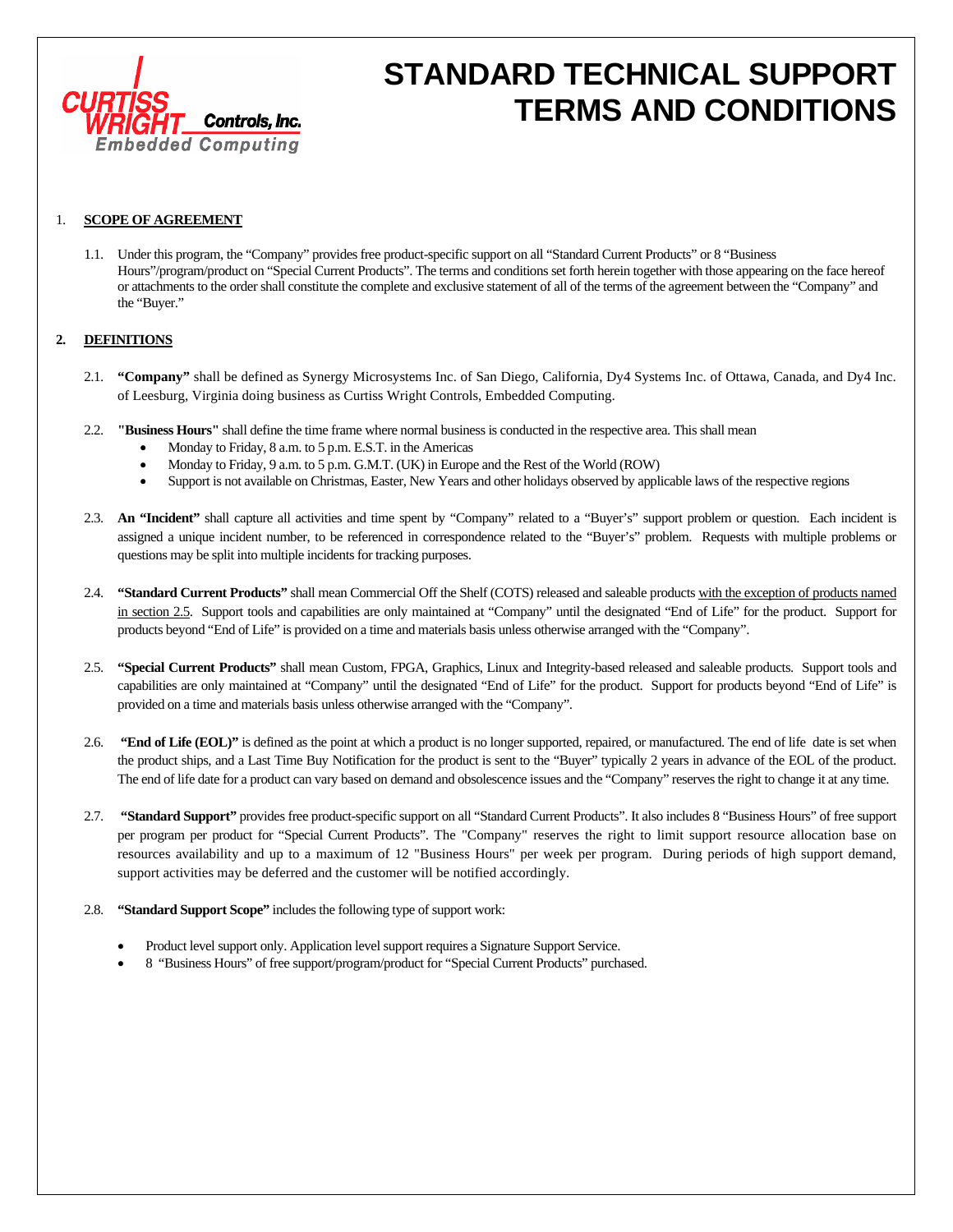- 2.9. **"Billable Time"** is the support time spent during the course of a support incident that is charged to "Buyer". Billable time is logged in 30 minute increments. Effort is considered billable when:
	- "Buyer" requests an on-site support resource to assist with problem resolution. Requests for visits to the "Buyer's" site are subject to availability of qualified "Company" employees. Should "Buyer" request on-site support, the "Company" will schedule on-site support personnel based on first availability. On-site services are quoted separately and a minimum consulting fee charge applies: 2 days (Includes 1 day of travel time) in the Americas and 3 days (Includes 2 days of travel time) in the rest of the world. Travel and living expenses are extra.
	- When "Buyer" of "Special Current Products" has exhausted their free 8 "Business Hours"/program/product of support and they request "Special Current Product" support
- 2.10. "Software" shall mean all computer programs, whether in source code, or object code, listings, and related materials, regardless of the form, including firmware, all types of media, and all updates and modifications thereto.

### **3. TIME TRACKING**

- 3.1. All requests for assistance shall be directed to the "Company's" technical support center via telephone, fax, web or e-mail.
- 3.2. Each support specialist will log the request for support in the "Company" support database where it is automatically assigned a support incident number.
- 3.3. The incident priority is assigned based on a mutually defined level between "Buyer" and "Company" as defined in section titled "Problem Classification"
- 3.4. "Company" support specialists will respond based on the problem as defined in the section titled "Problem Classification"
- 3.5. Any support time spent on "Special Current Products" is deducted from the Buyer allocated free time
- 3.6. Any inconsistencies between "Buyer's" record of support incidents and the time recorded in the support database shall be reported to "Company", in writing, within five (5) working days following discovery.

#### 4. **PROBLEM CLASSIFICATION**

- 4.1. The "Company" support specialist will provide a response to "Buyer", based on a best effort basis (subject to call capacity) within 24 "Business Hours " upon receipt of a problem request from "Buyer" **(**excluding Christmas, Easter, New Years and other holidays observed by applicable laws of the region). This does not include requests for information already posted on the web, or MTBF requests.
- 4.2. "Company" will assign the incident to a Support Specialist to work on the problem and provide status updates to the Buyer according to the severity and impact of the problem. The severity and impact levels are summarized as follows:

#### **High**

The Buyer is experiencing high productivity impact. An initial response to request for service occurs within 24 "Business Hours" upon receipt of problem. Follow up status update and responses are provided at least once every three (3) business days

#### **Medium**

The Buyer is experiencing some problems but can continue development. Follow up status update and responses are provided at least once every five (5) business days.

**Low** 

The Buyer is experiencing minimal productivity impact and does not require immediate attention. Follow up status updates and responses will be provided based on support resources availability, and can be up to ten (10) business days. Since support for Low severity incidents is provided based on resource availability, the time spent by "Company" is not charged to "Buyer".

#### 5. **PROBLEM ESCALATION**

Problems are escalated as follows:

**Step One:** "Company" will put forward its best effort to provide a solution immediately during the initial response to the "Buyer"

**Step Two:** Additional work may be required offline, in the lab to duplicate the problem. Updates to the "Buyer" are provided on a regular basis as mutually defined between "Buyer" and "Company".

**Step Three:** Should an acceptable response not be provided in the timeframe outlined in "Problem Classification", then additional technical support resources will be applied to the problem.

Step Four: When warranted, additional assistance and resources from the "Company's" engineering design team are provided to assist in problem resolution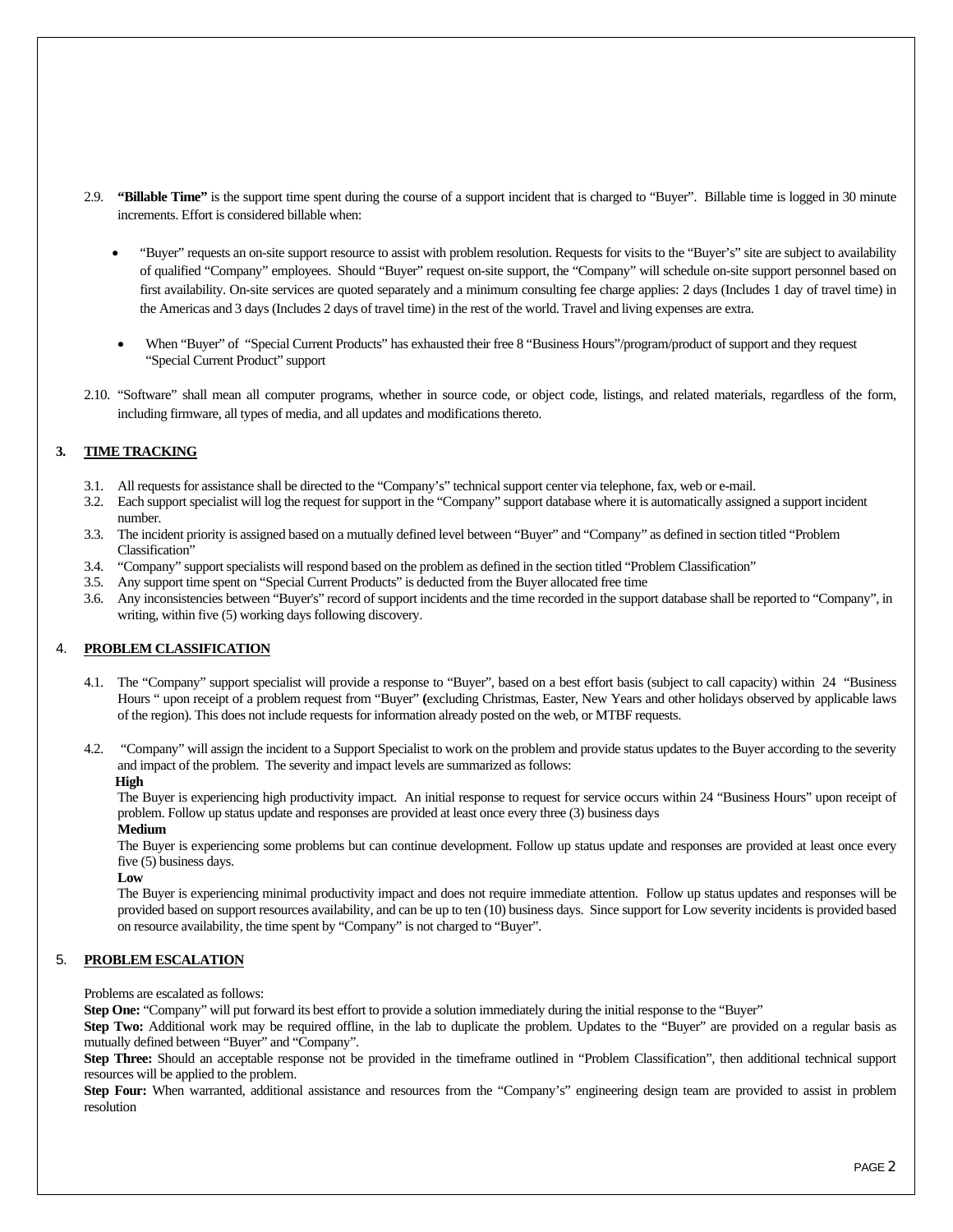## 6. **CONTACTS**

- 6.1. An unlimited number of contacts may request support as outlined in the "Buyer's" obligations.
- 6.2. "Company" will provide support to only registered users for each program.
- 6.3. It is the "Buyer's" responsibility to control authorized access to support.

#### 7. **INCIDENT CLOSURE**

- 7.1. A support incident is considered closed, with "Buyer's" agreement, when a resolution is reached that allows the "Buyer" to proceed with their development or production.
- 7.2. A support incident is also closed if the "Buyer" does not respond a request for information or status for a period of two (2) weeks.

## 8. **BUYER'S OBLIGATIONS**

- 8.1. To ensure prompt service and expedite resolution of support request, the "Buyer" shall:
- Report / initiate all requests through the "Company" published support interface only.
- Activate the support service and register to be eligible for technical support. (Only "Buyer's" with "Special Current Products" need to register to be eligible for their free 8 "Business Hours" of support)
- "Company" will provide "Buyer" with a Support Activation Number upon activation of free support for Buyer's with "Special Current Products"
- Provide product information including serial numbers and revisions levels
- Provide system configuration information, and related 3rd party products
- Provide a detailed problem description including instructions to duplicate the problem, logs, error codes, and a list of troubleshooting steps already attempted
- Assess and communicate the level of impact of the problem
- 8.2. During the course of the support incident, the "Buyer" make every effort to:
- Provide information requested by the "Company" promptly or provide a date when information can be provided
- Provide the status of the problem if it has changed, or a date when the status can be provided

#### **9. TERM AND TERMINATION**

- 9.1. This Agreement shall become effective at the same time as the first hardware shipment and shall terminate after block of free time is used up or a condition as outlined in 9.2 exists
- 9.2. Thereafter, this Agreement shall be automatically reviewed by the "Company" at the end of each year and at the time the "company" may choose to offer a new program in its place or terminate the existing service. In such case, "Company" will provide a 90 days notice in writing to "Buyer".

#### **10. NONREFUNDABLE/CANCELLATION**

10.1. Effective for the term of this Agreement, the Buyer agrees this is a service provided by the "Company" and payment is non-refundable, even if cancellation is requested by Buyer and/or if Buyer becomes in breach of this Agreement.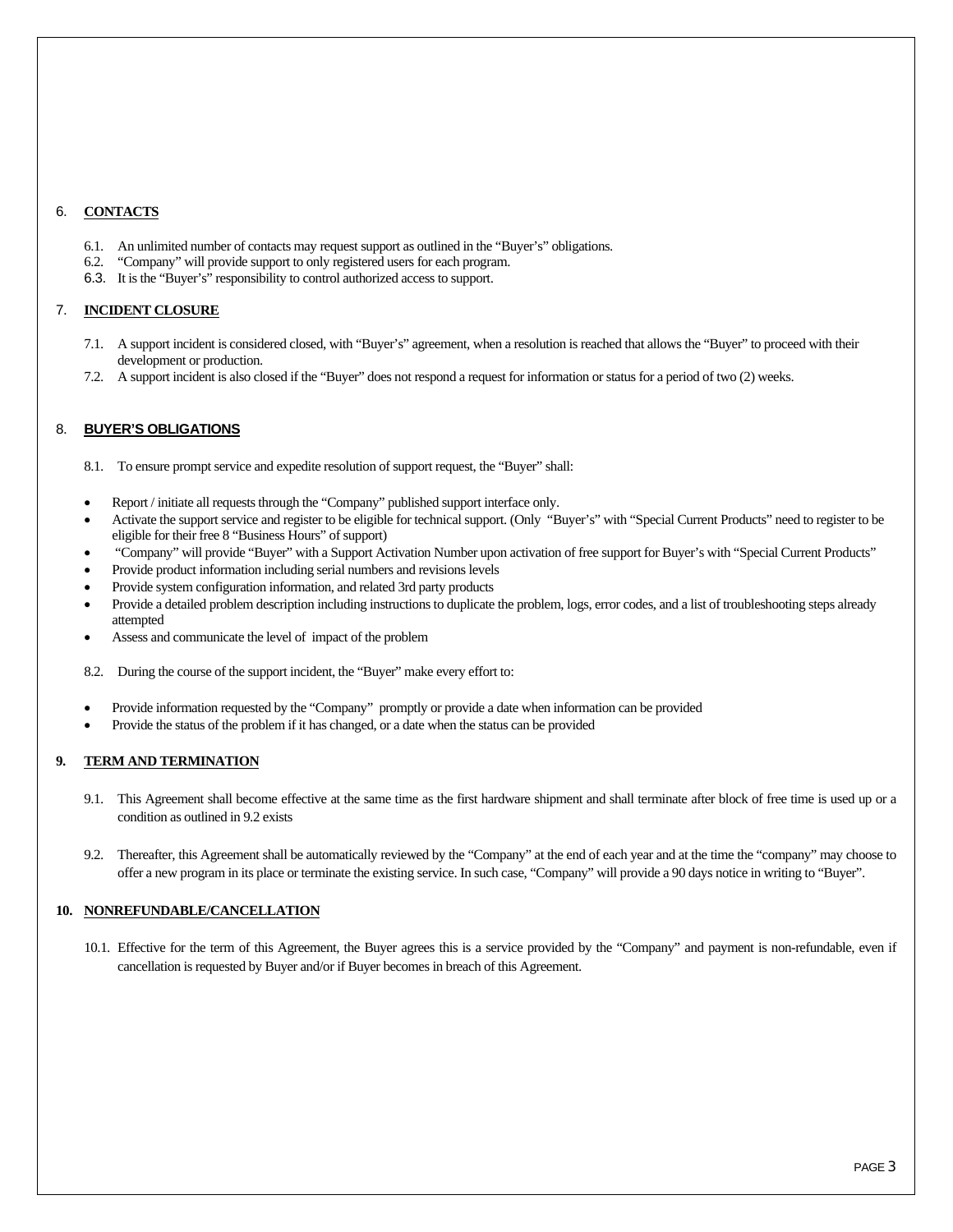## **11. WARRANTY**

11.1. The "Company" warrants that the service provided hereunder shall be based on reasonable efforts. Problems or requests for assistance can range from simple routine questions to very complex systems issues that require set up and replication of the problem. Therefore, instantaneous resolution of incidents may not always be feasible. The warranty on the hardware and/or software products purchased by the Buyer from the "Company" is subject to those specific terms and conditions. The "Company" does not warrant documentation or third-party documentation. Since "the Company" product warranty does not cover malfunctions, failures or defects resulting from misuse, abuse, accident, neglect, improper or inadequate maintenance, alteration, modification, improper installation or repairs by any party other than the "Company", Buyer agrees "Company" is not liable for problem resolution to an incident where any of these conditions exist.

# **12. TERMS AND CONSITIONS**

Unless modified above, all other Terms and Conditions contained in "Company's" Standard Terms & Conditions - FC0002 (November 4, 2004) shall apply to any resultant order.